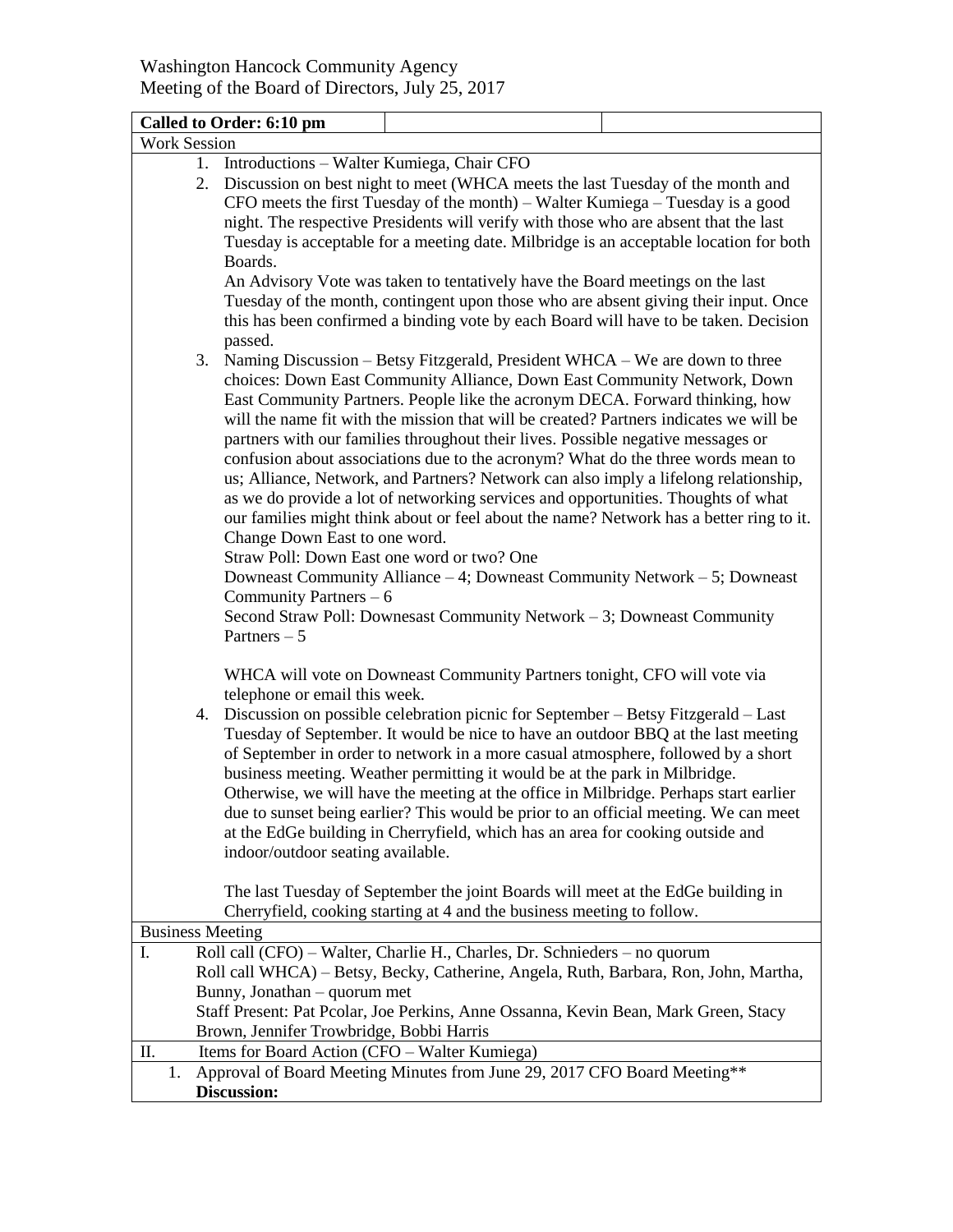| Action: made the motion to accept the minutes, seconded. Motion passed. |                                                                                                                                 |  |  |
|-------------------------------------------------------------------------|---------------------------------------------------------------------------------------------------------------------------------|--|--|
|                                                                         | 2. Resolved, the name for the new organization created by the merger of WHCA and CFO<br>shall be Downeast Community Partners.** |  |  |
|                                                                         | <b>Discussion:</b>                                                                                                              |  |  |
|                                                                         | <b>Action:</b>                                                                                                                  |  |  |
|                                                                         | ** Quorum not met. Will have a name vote via phone later in the week.                                                           |  |  |
| Ш.                                                                      | Items for Board Action (WHCA - Betsy Fitzgerald)                                                                                |  |  |
|                                                                         | 1. Approval of Meeting Minutes of June 27, 2017 WHCA Board Meeting.                                                             |  |  |
|                                                                         | <b>Discussion:</b> Minutes were inadvertently left out of the Board packet.                                                     |  |  |
|                                                                         | Action: Becky made the motion to table the vote until the next meeting, Catherine<br>seconded. Motion passed.                   |  |  |
|                                                                         |                                                                                                                                 |  |  |
|                                                                         | 2. Resolved, the name for the new organization created by the merger of WHCA and CFO<br>shall be Downeast Community Partners.   |  |  |
|                                                                         | <b>Discussion:</b>                                                                                                              |  |  |
|                                                                         | Action: Ruth made the motion to accept the new name, Bunny seconded. Motion passed.                                             |  |  |
| IV.                                                                     | Reports and Presentations (Betsy Fitzgerald will Chair)                                                                         |  |  |
| 1.                                                                      | Development Committee WHCA – Barbara Clark – Discussed picnic and annual                                                        |  |  |
|                                                                         | meeting. Jackson Lab had a 5K fitness run, the proceeds went to the THAW fund.                                                  |  |  |
|                                                                         | St. Dunstan's Episcopal Church in Ellsworth has designated WHCA for half of                                                     |  |  |
|                                                                         | their funds from their fall fundraiser. WHCA had taken a client to her childhood                                                |  |  |
|                                                                         | home in Corinth and we received a \$500 surprise donation from her family. We                                                   |  |  |
|                                                                         | are still receiving SEED money. Last year we received around \$80K, this year we                                                |  |  |
|                                                                         | are doing better with new towns and some towns increasing allocations.                                                          |  |  |
|                                                                         | Friendship Cottage was awarded a United Way grant of \$8,600 over two years.                                                    |  |  |
| 2.                                                                      | President's Report WHCA - Betsy Fitzgerald - Welcome everybody. This is very                                                    |  |  |
|                                                                         | gratifying for Betsy. It has been a long road for everyone and we are getting along<br>very well together.                      |  |  |
|                                                                         | 3. President's Report CFO – Walter Kumiega – Walter thanked everyone as well.                                                   |  |  |
|                                                                         | The State did shut down for a few days in July due to lack of passing a budget.                                                 |  |  |
|                                                                         | Negotiations led to an additional \$575K funding for Head Start. It had been put                                                |  |  |
|                                                                         | into the budget two years ago as one-time funding, but is now part of the baseline                                              |  |  |
|                                                                         | as a result of the new biennial budget. Also included was a freeze in                                                           |  |  |
|                                                                         | reimbursement rates for mental health services; DHHS originally wanted to cut                                                   |  |  |
|                                                                         | those funds.                                                                                                                    |  |  |
| 4.                                                                      | Executive Director's Report - Mark Green – Public Health funds were cut in the                                                  |  |  |
|                                                                         | new biennial budget. These were the only funds cut that effected WHCA. Healthy                                                  |  |  |
|                                                                         | Maine Partnerships were hit hard as well.                                                                                       |  |  |
|                                                                         |                                                                                                                                 |  |  |
|                                                                         | Both Boards were sent a couple of emails and a report. Mark asked for an opinion                                                |  |  |
|                                                                         | on the information included regarding the merger. Senior Staff is meeting                                                       |  |  |
|                                                                         | regularly and it is going well. His report summarized the key pieces. Is this                                                   |  |  |
|                                                                         | sufficient or is more detail wanted? Mark will give individuals more detail if the                                              |  |  |
|                                                                         | Board doesn't want more. Level of detail for the Board as a whole is good.                                                      |  |  |
|                                                                         | 5. Finance Director's Report WHCA - Kevin Bean - Cash was at a good level this                                                  |  |  |
|                                                                         | month. Brought in almost \$200K this month, dropping our ARs by the same                                                        |  |  |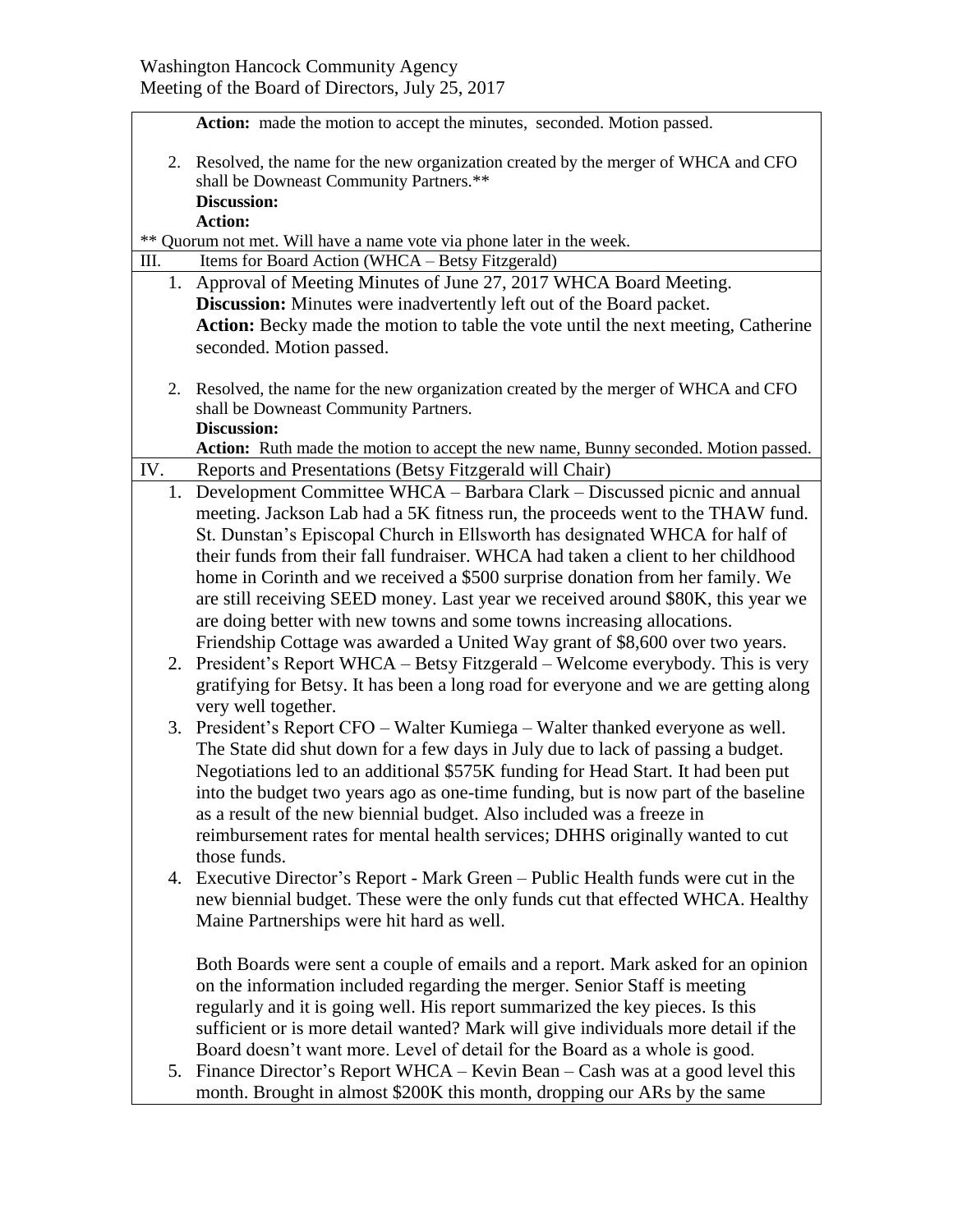amount. Operation surplus dropped to \$88K this month. Transportation showed the largest drop, which is normal for this time of year due to school being out and families are on vacation. Both revenues and expenses are under by 13% and HHG an Friendship Cottage are showing deficits. Transportation Director Cheryl Robbins told Kevin that this dip is normal.

6. Finance Director's Report CFO – Stacy Brown – Cash and Deferred Revenue has increased. CFO received a \$100K grant from the Sewall Foundation. The Line of Credit has a balance of \$41K. A small grant from the Gorman Foundation is still supporting a Family Advocate in Ellsworth through December at which point the costs will be charged to Head Start. Fundraising is going well. CFO received monies from Safe Family Exchange, a small non-profit that was closing and disbursed funds to area non-profits. Childcare is at 98% capacity so revenue is up, but expenses are as well. They will be opening two classrooms to childcare only, which should increase revenues as well. There is a balance of \$100K in unrestricted funds. The Endowment is \$500K. Family Futures is funded through September 2018. The Early Head Start expansion grant was not awarded but the budget was expanded in anticipation; this is what caused the current issues. They only had funding for eight slots but carried all slots as per the expected funds. The new State budget started July 1 and Stacy expects to see this program turn around. They are currently showing a \$130,267 loss, expect to end around \$170K. Enrollment is down in the Harrington area, which led to the closing of that site. The slots will be moved to other sites in the area. Around eight families were affected by the closure.

The 3-year olds are being affected by the change, and it seems to be a population shift in the age group. Melissa is looking into a Home Based option as well as other options. Melissa will be presenting a plan to the CFO board in August. CFO and WHCA are collaborating on a community needs assessment, which should give us a better idea of where we may need to shift slots. Slots moving only changes coverage area, not funding.

One part-time cook will most likely not be called back from the Harrington site, and one Family Advocate will have half of their caseload dropped. They are working on finding a way to keep this as a full-time position.

There are properties that are currently empty. With the combining of organizations there may be other uses for the properties. Anything other than childcare or Head Start would require permission from the Federal Government. Transportation would most likely increase attendance. Cheryl is sending two employees to a 3-day training on installing car seats into WHCA's vans. They will then be able to train drivers so that we can look into starting to transport children.

- 7. Head Start Report Melissa Mattes Melissa was not here. See the discussion above regarding the Harrington closure.
- 8. Review of Parent Policy Committee minutes from 6/21/17 This is a requirement of the Head Start Act. This will be included in the monthly packets.